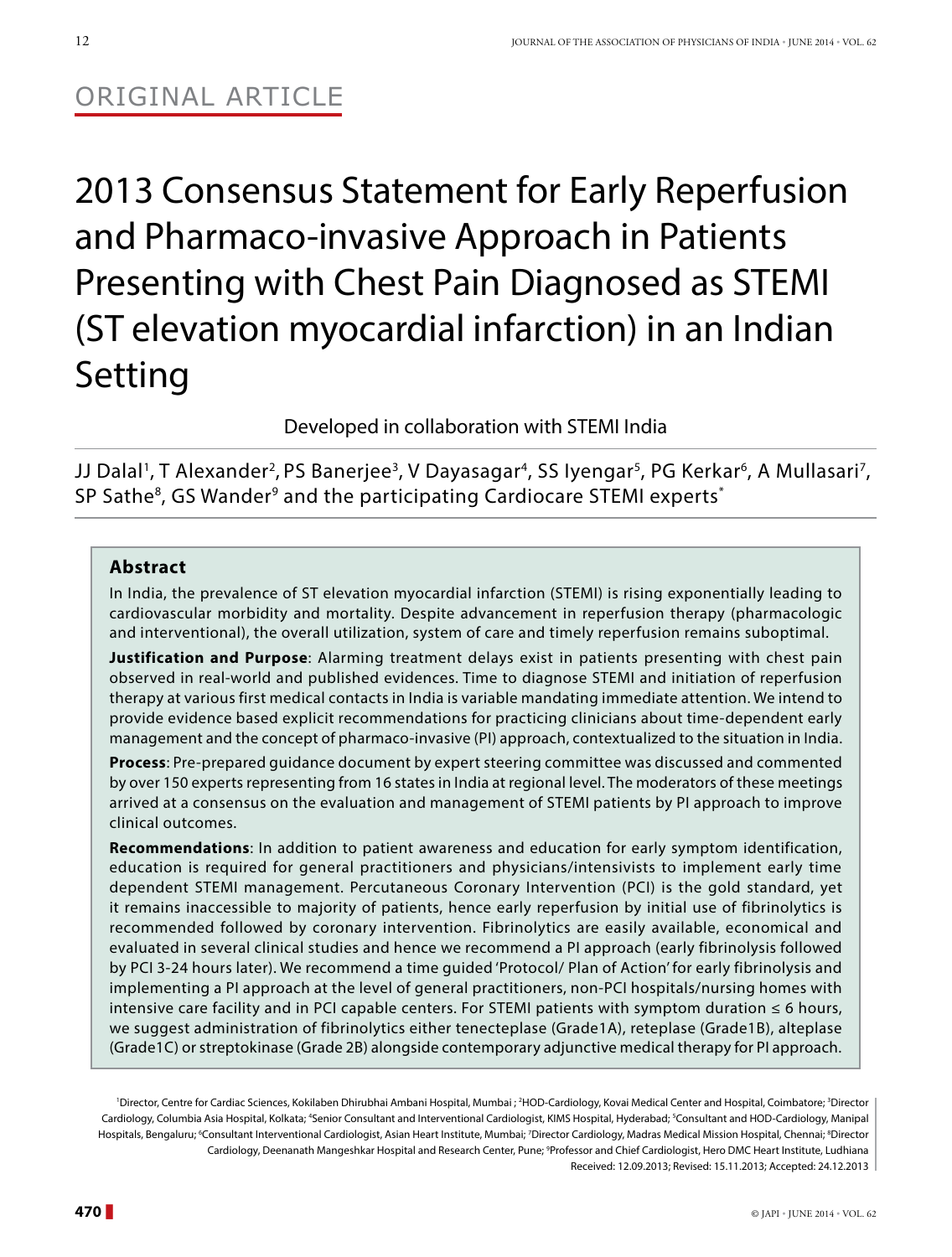#### *The aim of this Consensus Statement is*

- To provide explicit recommendations for practicing clinicians about the early management of STEMI and concept of pharmaco-invasive approach
- To provide recommendations based on the best available evidences, contextualized to the situation in India

It must be recognized that even when randomized clinical trials have been undertaken, treatment options may be limited by resources. The Cardiocare STEMI experts realize that the recommended diagnostic examinations and treatment options may not be available or affordable in all parts of India. Costeffectiveness is becoming an increasingly important issue when deciding upon therapeutic strategies. As always with guidelines/consensus statement, they are not prescriptive. Clinical scenario and patients vary so much from one another that individual care is paramount, and there is still an important place for clinical judgment, experience, and common sense.

The mandate of the Cardiocare STEMI expert consensus is to recommend evidence-based standards of care, related targets and strategies for implementation of standards in the management of STEMI.

#### **Context and Use**

This document should be taken as consensus recommendations by qualified experts, not as rigid rules. It comprises of published evidence and may not cover every eventuality; new evidence is published every day.

Furthermore, this should not be used as a legal resource, as the general nature cannot provide individualized guidance for all patients under all clinical circumstances.

### **Introduction**

**Poronary artery disease (CAD) is currently the** most common, non-communicable disease in India and will affect over 65 million of its people by the year 2015.<sup>1</sup> One of the gravest complications of CAD is ST-elevation myocardial infarction (STEMI).1 Acute ST-segment elevation myocardial infarction is caused by coronary plaque disruption with exposure of substances that promote platelet activation, adhesion, and aggregation, thrombin generation, and thrombus formation leading to an occluded epicardial infarct-related artery (IRA).2

Reperfusion is the key strategy in acute STEMI care,<sup>3</sup> and it is time-dependent. Shortening the time from symptom to reperfusion and choosing the optimal reperfusion strategy for STEMI patients are great challenges in practice.4 Although extensive efforts have been taken by American College of Cardiology/ American Heart Association (ACC/AHA),<sup>5-7</sup> European Society of Cardiology (ESC)<sup>8</sup> and Association of Physicians of India (API)<sup>9</sup> in development of STEMI management guidelines to minimize mortality and benefit STEMI patients, a gap between the guidelines and implementation in the clinical setting still exists.

# **Plight of Reperfusion : What happens in the real world?**

The most complete data about contemporary trends in STEMI patients in India comes from CREATE<sup>10</sup> a large prospective clinical registry of acute coronary syndrome (ACS) patients from 89 large hospital centers from10 regions and 50 cities across India and Kerala ACS Registry which prospectively collected data on 25,748 consecutive ACS admissions from 2007 to 2009 in 125 hospitals in Kerala.<sup>11</sup>

Among the 20,468 patients enrolled in CREATE, over 60% (12,405) patients had STEMI, a proportion that is substantially higher than registry from developed countries which documented around 40 percent. The median time from the onset of symptoms to hospital arrival was 300 min in STEMI patients, again more than double the delay reported in developed countries (range from 140 to170 min). In hospital it took a further 50 min to undergo fibrinolysis, compared with a range of 32-40 min in developed countries. Only 5 % of the patients utilized ambulance and majority came to the hospital by private transportation. Clinical outcomes were worse in patients with STEMI as compared to patients with NSTEMI, with a lower rate of death (3.7% vs 8.6%), reinfarction (1.2% vs 2.3%), and stroke (0.3% vs 0.7%, p<0.0001 for all). Approximately 59% received fibrinolytic therapy and only 9% underwent primary percutaneous coronary intervention (PCI) during their hospitalization, suggesting substantial room for improvement in the use of acute reperfusion therapy in STEMI patients in India.10

Even the Kerala ACS Registry documented that STEMI was the most common ACS admission diagnosis and had the highest in-hospital mortality and non-fatal event rates. STEMI patients were less likely to have any formal education and more likely to present more than 6 hours after symptom onset.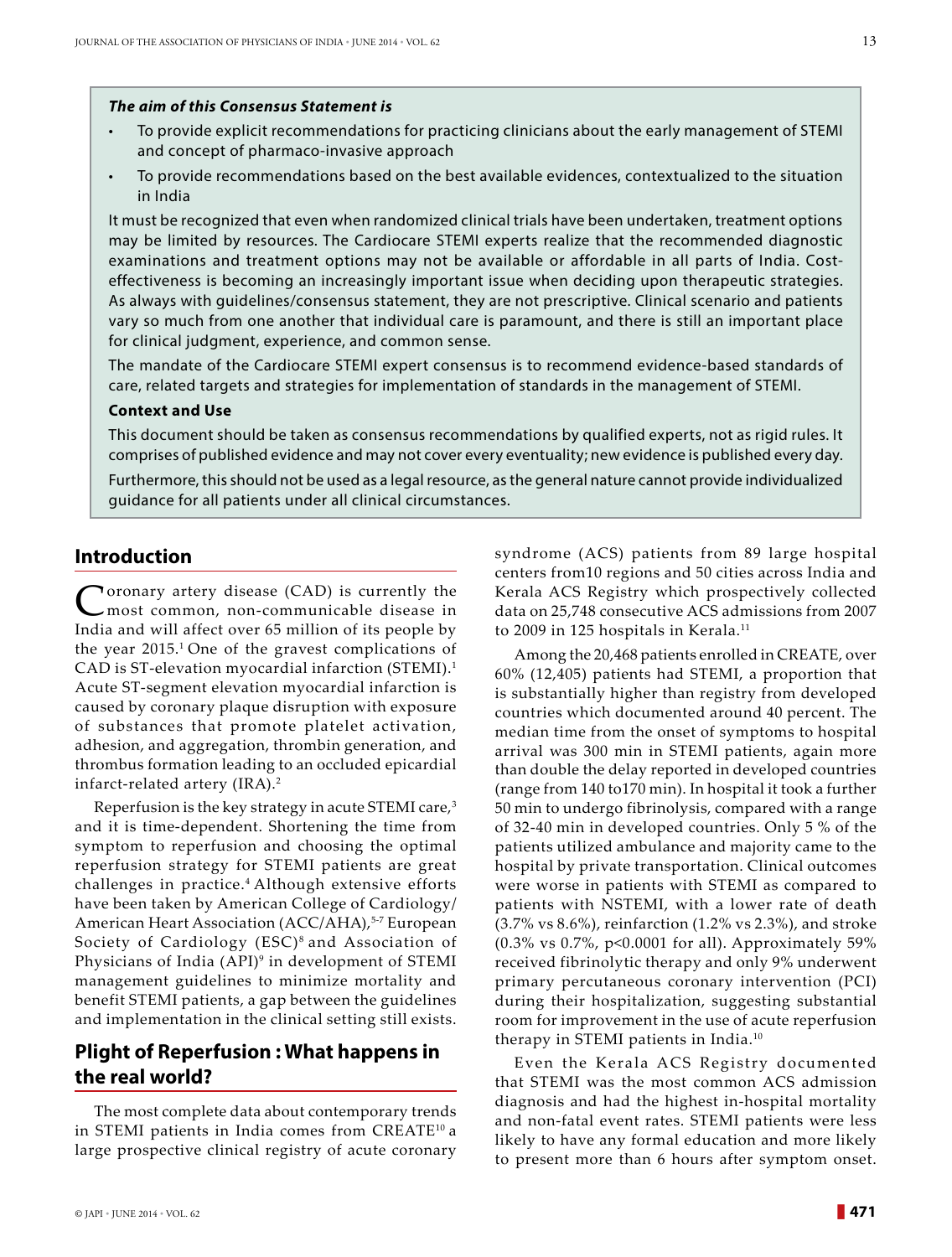In-hospital medical therapy was relatively high overall, 90% received anti-platelet therapy while thrombolytics were used in 41% of STEMI patients. Primary PCI and CABG were performed relatively infrequently and inappropriate thrombolysis was relatively high. Patient-level variables such as STEMI diagnosis and delayed symptom-to-door time were associated with increased risk of mortality.<sup>11</sup>

# **Challenges for Stemi System of Care in India1,10**

Primary PCI in acute myocardial infarction is proven world over as the gold standard of treatment by way of establishing high percentage of complete and lasting reperfusion. But this treatment modality is available to less than 10% STEMI patients in India.

In Indian context, even small towns are densely populated, traffic congestions and transfer to hospitals take a long time causing delay in time to treatment. Initial delay is by the patient due to lack of awareness. Next delay is due to lack of transfer facilities or unavailability of hospital with PCI capabilities. The third delay is possible within a tertiary care PCI capable hospital where reaching from casualty/ emergency department to establishing Thrombolysis In Myocardial Infarction (TIMI) grade 3 flow has delays due to various factors viz. finances, obtaining consent, round the clock man power (cardiologist and staff ) and availability of PCI lab in busy hours.

Several challenges largely arise in India due to the distinctive structure of its healthcare system, which is one of the most privatized in the world. The first concern is overall low healthcare spending per person which has led to poor infrastructure for managing medical emergencies and lesser PCI capable hospitals at the population level, especially in rural districts. This gap has been most apparent for pre-hospital emergency medical systems. Second, inadequate public and private health insurance programmes places STEMI patients and their families at great personal financial risk from treatments, contributing to the underutilization of evidence-based therapies. Finally, public education and awareness on identifying early signs and symptoms of myocardial infarction is a substantial challenge given India's low rates of literacy and diverse society.<sup>1</sup>

Unfortunately, the overall use and quality of acute reperfusion therapy in India is lagging.<sup>1,10,11</sup> The consensus statement therefore attempts to guide clinicians for early reperfusion that can easily be translated into clinical practice while focusing on the choice of fibrinolytic agent, plan of action for early reperfusion and pharmaco-invasive approach to bridge the gap in STEMI early reperfusion strategy.

Early patient presentation, rapid diagnosis and early reperfusion in patients presenting with acute chest pain constitute the pillars of success in STEMI management.

Fibrinolytic therapy and primary PCI are two commonly used reperfusion strategies in its management and they are conventionally viewed as mutually exclusive alternative therapeutic modalities". However, well established principles and a great deal of recently acquired clinical evidences support the view that the two in combination are synergistic and their combination is referred as "pharmaco-invasive therapy".<sup>12-14</sup>

# **Pharmaco-invasive Approach12-14**

Definition: Pharmaco-invasive therapy means first administering early fibrinolysis and then systematically performing an angiography (and a PCI if needed) within 3 to 24 hours after the start of fibrinolytic therapy, regardless of whether fibrinolysis results in successful reperfusion or not. In the event of fibrinolytic failure, a rescue PCI should be immediately performed where one need not wait for the initial 3 hour window.

## **Need for pharmaco-invasive approach**

Outcome of patients with STEMI is strongly influenced by the time from symptom onset to successful reperfusion.

- 1. Time is a crucial factor in STEMI care. "Time is myocardium" is a familiar adage. The risk of 1-year mortality is increased by 7.5% for each 30-minute delay in treatment. 12,15 A delay in undergoing primary PCI greatly reduces the benefits from the invasive procedure. Nallamothu et al. showed that the mortality benefit associated with primary PCI was lost if PCI-related delay exceeded 60 min.<sup>16</sup> In theory, early fibrinolytic therapy can compensate for PCI-related delay.
- 2. Concept of Golden Hours : Early fibrinolytic therapy have documented benefits of 65, 37, 26 and 29 lives saved per 1000 treated patients in the 0–1hour, 1–2hr, 2–3hr, and 3–6 hr intervals, respectively. Proportional mortality reduction was significantly higher in patients treated within 2 hours with fibrinolytics compared to those treated later.<sup>17</sup> Prompt fibrinolytic treatment improved the likelihood of aborted myocardial infarction and the greatest incidence occurred in those patients treated within 1 hour of symptom onset, with a sharp drop off after 3 hours.<sup>18</sup>
- 3. As mentioned earlier, data from CREATE registry<sup>10</sup> and Kerala ACS Registry<sup>11</sup> indicate alarming delays exist in patient presentation and delays in initiating timely reperfusion hence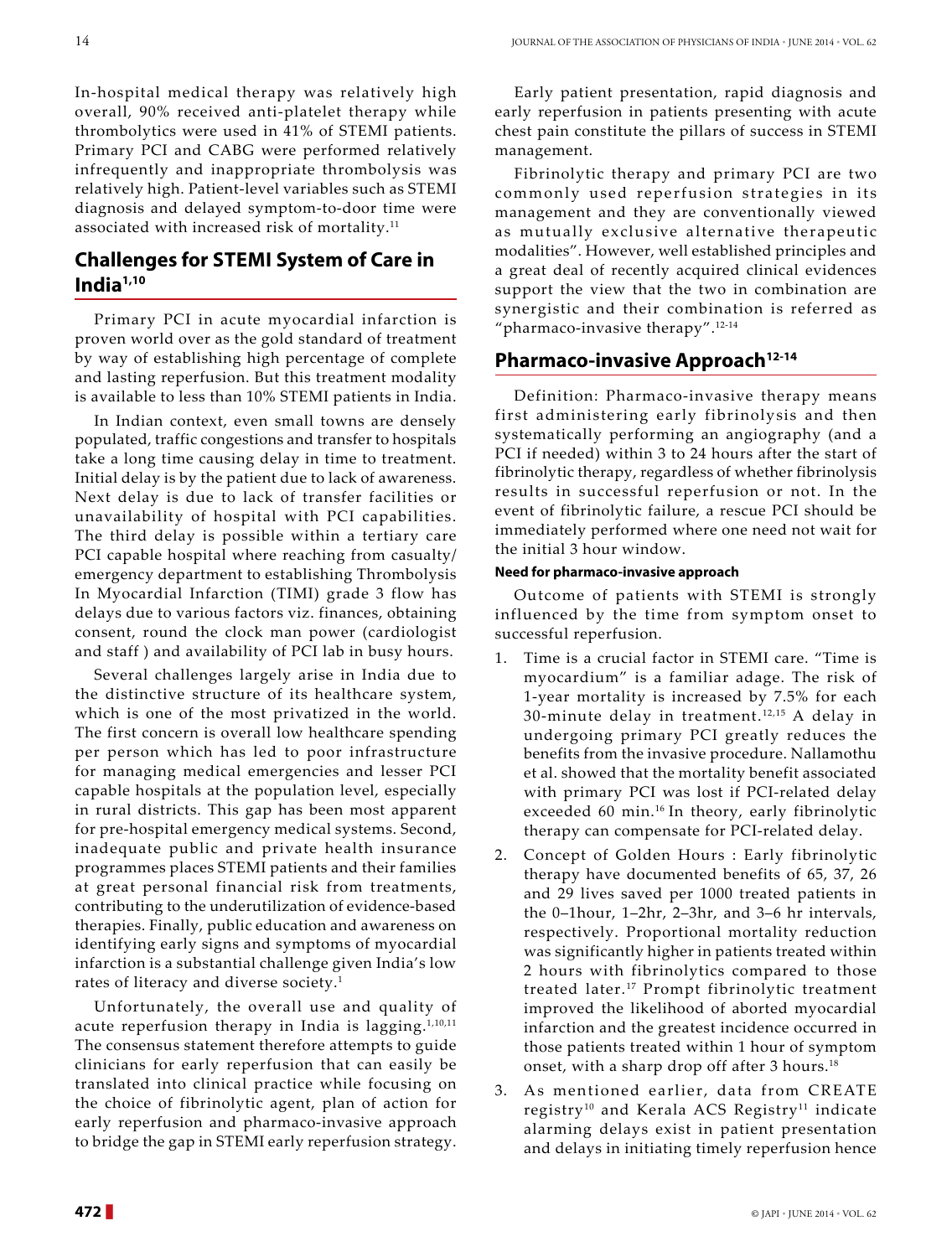| Study (year)                       | Inclusion criteria                                                    | Lytic<br>agent (type) <sup>f</sup>      | <b>Strategy</b>                                                            | Symptom to lytic/<br>reperfusion therapy<br>(min) | Primary end point                                                                                                                         |
|------------------------------------|-----------------------------------------------------------------------|-----------------------------------------|----------------------------------------------------------------------------|---------------------------------------------------|-------------------------------------------------------------------------------------------------------------------------------------------|
| SIAM-III (2003)                    | STEMI patients<br>presenting<br><12 h from symptom<br>onset.          | Reteplase                               | Standard therapy (81<br>patients)<br>(rescue PCI in 12%)                   | 216                                               | Combined death,<br>reinfarction, recurrent<br>ischaemia, target lesion<br>revascularization at 6<br>months                                |
|                                    |                                                                       |                                         | Early $PCI < 6$ h from<br>lysis (82 patients)<br>(PCI in 100%)             | 192                                               |                                                                                                                                           |
| CARESS-IN-AMI<br>(2008)            | High-risk STEMI<br>patients<br>presenting <12 h from<br>symptom onset | Reteplase<br>$(HALF$ dose) <sup>a</sup> | Standard therapy<br>(301 patients)<br>(rescue PCI in 31%)                  | 165 <sup>b</sup>                                  | Combined death,<br>reinfarction and<br>recurrent ischaemia at<br>30 days                                                                  |
|                                    |                                                                       |                                         | Immediate PCI after<br>lysis (299 patients)<br>(PCI in $86\%$ )            | 161 <sup>b</sup>                                  |                                                                                                                                           |
| GRACIA-1 (2004)                    | STEMI patients<br>presenting<br><12 h from symptom<br>onset           | Alteplase<br>(accelerated)              | Standard therapy<br>(251 patients)<br>(rescue PCI in 12%)                  | 187                                               | Combined death,<br>reinfarction,<br>ischaemic-induced<br>revascularization at 12<br>months                                                |
|                                    |                                                                       |                                         | Early $PCI < 6-24$<br>h from lysis (248<br>patients) (PCI in 80%)          | 180                                               |                                                                                                                                           |
| CAPITAL-AMI (2005) High-risk STEMI | patients<br>presenting $\leq 6$ h from<br>symptom onset               | Tenecteplase                            | Standard therapy (84<br>patients)<br>(rescue PCI in 9.5%)                  | 120 <sup>b</sup>                                  | Combined death,<br>reinfarction,<br>ischaemic events or<br>stroke at 6 months                                                             |
|                                    |                                                                       |                                         | Early PCI <3 h from<br>lysis (86 patients)<br>(PCI in 89%)                 | 120 <sup>b</sup>                                  |                                                                                                                                           |
| WEST $(2006)$ <sup>e</sup>         | STEMI patients<br>presenting<br><6 h from symptom<br>onset            | Tenecteplase                            | Standard therapy (100<br>patients)<br>(rescue PCI in 14%)                  | 113 <sup>b</sup>                                  | Combined death,<br>reinfarction, recurrent<br>ischaemia, new CHF,<br>cardiogenic shock,<br>and major ventricular<br>arrhythmia at 30 days |
|                                    |                                                                       |                                         | Early PCI < 24 h from<br>lysis (104 patients) <sup>d</sup><br>(PCI in 86%) | 130 <sup>b</sup>                                  |                                                                                                                                           |
| <b>TRANSFER-AMI</b><br>(2009)      | High-risk STEMI<br>patients<br>presenting <12 h from<br>symptom onset | Tenecteplase                            | Standard therapy (522<br>patients)<br>(rescue PCI in 25%)                  | 115 <sup>b</sup>                                  | Combined death,<br>reinfarction, recurrent<br>ischaemia, new CHF,<br>cardiogenic shock at<br>30 days                                      |
|                                    |                                                                       |                                         | Early PCI <6 h from<br>lysis (537 patients)<br>(PCI in 85%)                | 113 <sup>b</sup>                                  |                                                                                                                                           |
| NORDISTEMI (2010)                  | STEMI patients<br>presenting<br><6 h from symptom<br>onset            | Tenecteplase                            | Standard therapy (132<br>patients)<br>(rescue PCI in 27%)                  | 126 <sup>b</sup>                                  | Combined death,<br>reinfarction, recurrent<br>ischaemia, or stroke at<br>12 months                                                        |
|                                    |                                                                       |                                         | Immediate PCI after<br>lysis (134 patients)<br>(PCI in 86%)                | 117 <sup>b</sup>                                  |                                                                                                                                           |

#### **Table 1 : Trials comparing routine early PCI after fibrinolysis to standard therapy and some versus Primary PCI alone in STEMI patients**

*Contd. 2...*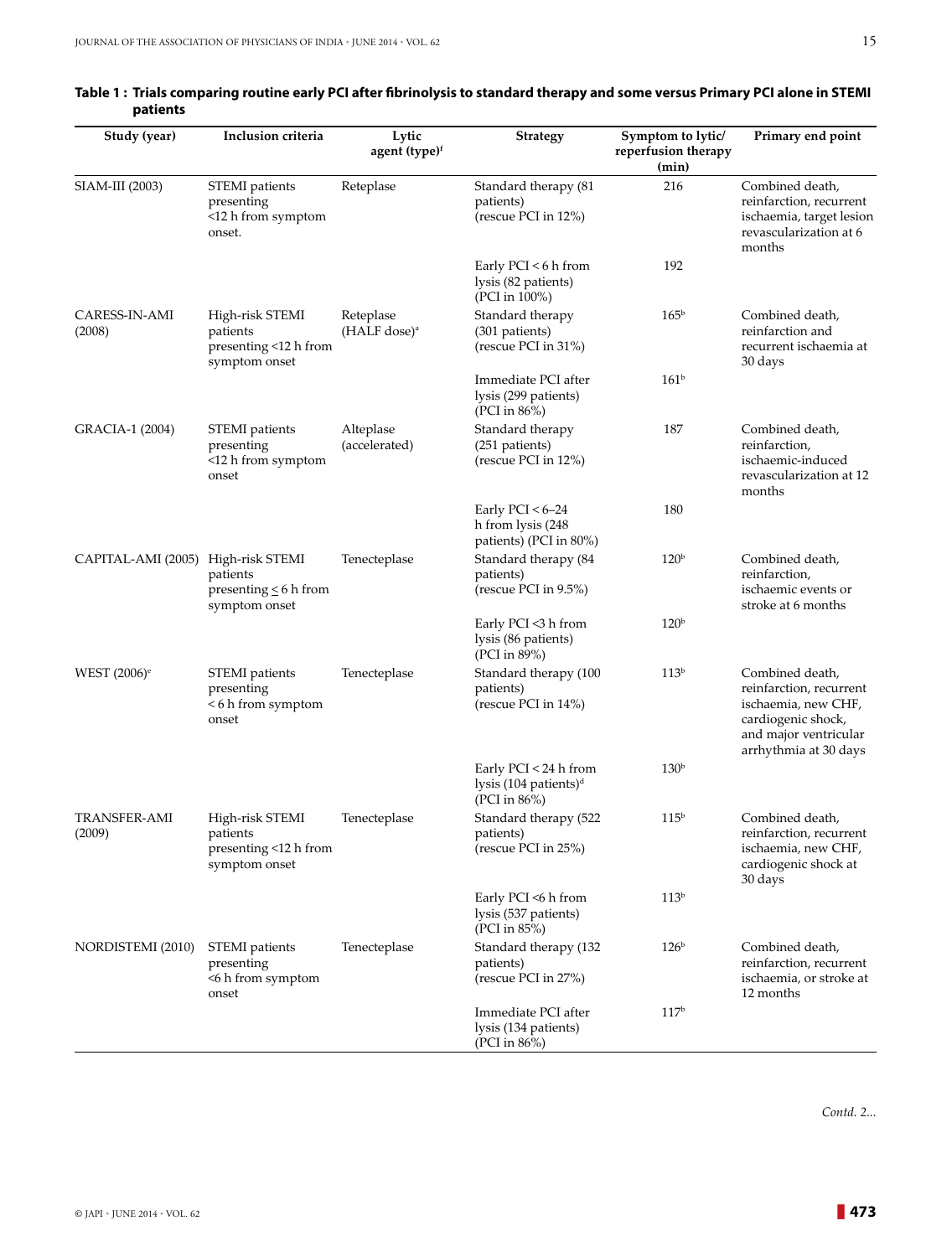| Study (year)                                                   | Inclusion criteria                                       | Lytic<br>agent (type) <sup>f</sup>                | <b>Strategy</b>                                                                                         | Symptom to lytic/<br>reperfusion therapy<br>(min) | Primary end point                                                                                   |
|----------------------------------------------------------------|----------------------------------------------------------|---------------------------------------------------|---------------------------------------------------------------------------------------------------------|---------------------------------------------------|-----------------------------------------------------------------------------------------------------|
| STREAM (2013) <sup>8</sup>                                     | STEMI patients<br>presenting <3 h from<br>symptom onset  | Tenecteplase<br>(only in age>75yrs,<br>HALF dose) | Early fibrinolysis (<3h<br>symptom) followed by<br>PCI (6-24h)<br>(944 patients)<br>(rescue PCI in 36%) | 100 <sup>b</sup>                                  | 30-day composite of<br>death from any cause,<br>shock, congestive heart<br>failure, or reinfarction |
|                                                                |                                                          |                                                   | Primary PCI (948<br>patients)                                                                           | 178 <sup>b</sup>                                  |                                                                                                     |
| STEPP AMI <sup>§</sup> (2013)<br>Indian patients <sup>48</sup> | STEMI patients<br>presenting <12 h from<br>symptom onset | Tenecteplase<br>(innovator)                       | Fibrinolysis + PCI<br>(<br>(rescue PCI 12%)                                                             | 245 <sup>b</sup>                                  | Composite of death,<br>reinfarction, repeat<br>revascularization, CHF                               |
|                                                                | .                                                        |                                                   | Primary PCI (155<br>patients)                                                                           | 260 <sup>b</sup>                                  |                                                                                                     |

**Table 1 : Trials comparing routine early PCI after fibrinolysis to standard therapy and some versus Primary PCI alone in STEMI patients** *(Contd...)*

a-Plus abciximab of 0.25 mg/kg/bolus followed by 0.125 mg/kg/min infusion for 24 h.; b-Expressed as median other times as average; c-Calculated as (time from symptom onset to early PCI) 2 (time from symptom onset to lytic therapy); d-Includes 29 patients referred to rescue PCI; e-Includes also one arm randomized to primary PCI; f-Dose of fibrinolytics are per the full dose in their prescribing information unless mentioned otherwise; g- Trials comparing lysis + PCI versus Primary PCI

pharmaco-invasive approach could theoretically improve myocardial salvage and ultimately improve clinical outcomes.<sup>19</sup>

# **Indications**

- 1. Pharmaco-invasive approach is appropriate for patients with STEMI who are eligible for treatment with fibrinolytic drugs and in whom "transfer time"  $\geq$  30 min (refer figure 2) or doorballoon time  $\geq 90$  min [first medical contact to balloon time is  $\geq 120$  min].
- 2. PCI related delay: (door-to-balloon) minus (door to needle) > 60 minutes

Thus shortening the time to reperfusion of the IRA by prompt initiation of pharmacological followed by early PCI to consolidate the initial reperfusion process and prevent reocclusion of the IRA may be the optimal reperfusion strategy for patients with STEMI.

### **Evidence for pharmaco-invasive approach**

Early fibrinolysis followed by angiography/PCI has reported more favorable results. 20-30 The important trials comparing routine early PCI after fibrinolysis to standard therapy and some versus primary PCI alone are summarized in Table 1. The hypothesis of pharmaco-invasive strategy is also supported by metaanalysis $21$  when comparing the combined therapy with the standard ischemia-guided PCI. Compared to routine treatment after fibrinolysis, early PCI within 24 hours of fibrinolysis significantly reduced the composite endpoint of death, re-infarction and ischemia within 30 days. In addition, no more severe bleeding events, which may result from the extended time interval between PCI and fibrinolysis, were observed.21

The 2010 European Society of Cardiology (ESC) and the European Association for Cardio-Thoracic Surgery (EACTS)25 guidelines on myocardial revascularization also recommended that patients going to a non PCI-capable hospital should receive fibrinolysis immediately and then be transferred to a PCI-capable hospital if the expected Door-to-Balloon time is more than 2 hours. Routine angiography and urgent PCI are indicated after successful fibrinolysis in a time window of 3-24 hours.<sup>25</sup>

### **Recent Clinical Evidences on Pharmaco-invasive Strategy**

CARESS-in-AMI trial<sup>26</sup> was an open label, prospective, multicentre trial which randomized 600 patients aged < 75 years with one or more high-risk features in hospitals who were treated with half-dose reteplase, abciximab, heparin, and aspirin, and randomly assigned to immediate transfer to the nearest interventional centre for PCI, or to management in the local hospital with transfer only in case of persistent ST-segment elevation or clinical deterioration. Rescue PCI was done in 91 patients (30.3%) in the standard care/rescue PCI group. The primary outcome occurred in 13 patients (4.4%) in the immediate PCI group compared with 32 (10.7%) in the standard care/rescue PCI group (hazard ratio 0.40; 95% CI 0.21–0.76, p=0.004). There were no significant differences in major bleedings or strokes in immediate PCI group versus standard care/rescue group concluding that immediate transfer for PCI improves outcome in high-risk patients with STEMI treated at a non-interventional centre with half-dose reteplase and abciximab.26

STREAM trial<sup>28</sup> was an open-label, prospective, randomized, multicentre, exploratory trial which evaluated the outcome of patients presenting early,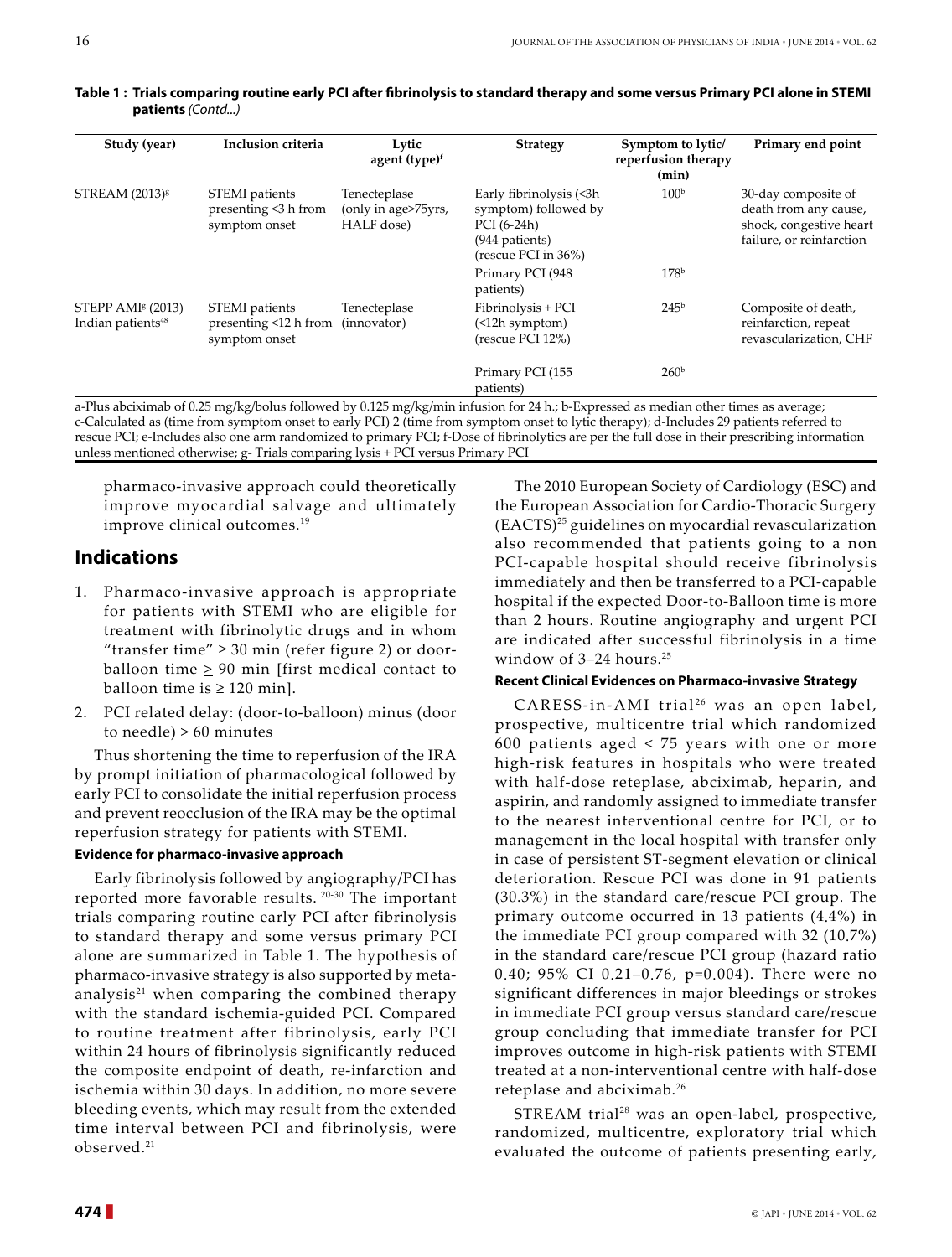|  | Table 2 : Fibrinolytic Agents for the Treatment of STEMI31-33 |  |
|--|---------------------------------------------------------------|--|
|  |                                                               |  |

| Characteristics                   | Streptokinase                  | Alteplase                                      | Reteplase                                                                 | Tenecteplase                                    |
|-----------------------------------|--------------------------------|------------------------------------------------|---------------------------------------------------------------------------|-------------------------------------------------|
| Allergic reactions                | Yes                            | No.                                            | No.                                                                       | No.                                             |
| Plasminogen activation            | Indirect                       | Direct                                         | Direct                                                                    | Direct                                          |
| Fibrin specificity                | $\overline{\phantom{a}}$       | $^{++}$                                        | $^{+}$                                                                    | $^{+++}$                                        |
| Dose/administration               | 1.5 MU infusion over 60<br>min | 15 mg bolus plus 90-min<br>infusion up to 85mg | $10 + 10$ units double bolus<br>given over 2 min with 30<br>minutes apart | 0.53 mg/kg single bolus<br>given over 5 seconds |
| Plasma half life                  | 18                             | 5                                              | 18                                                                        | 20                                              |
| Resistance to PAI-I               | No                             | No                                             | No.                                                                       | Yes                                             |
| Activity on platelet rich<br>clot | ٠                              | $^{++}$                                        | $\ddot{}$                                                                 | $^{+++}$                                        |
| Patency at 90 min                 | $\ddot{}$                      | $^{+++}$                                       | $+++(+?)$                                                                 | $+++ (+?)$                                      |
| TIMI grade $3$ flow $(\%)$        | 32                             | 54                                             | 60                                                                        | 63                                              |
| Systemic fibrinogen<br>depletion  | marked                         | mild                                           | moderate                                                                  | minimal                                         |

including in a prehospital setting, with ST-elevation myocardial infarction within 3 hours of symptom onset. Almost 2,000 patients were randomized to fibrinolysis with tenecteplase combined with enoxaparin, clopidogrel, and aspirin, and followed by timely angiography within 6 to 24 hours, or rescue coronary intervention if reperfusion fails within 90 minutes of fibrinolysis, versus primary PCI performed according to local standards. Fibrinolysis versus PCI was associated with an increased risk of intracranial bleeding  $(1.0\% \text{ vs. } 0.2\% , P = 0.04$ ; after protocol amendment,  $0.5\%$  vs.  $0.3\%$ ,  $P = 0.45$ ).<sup>28</sup> However, the risk of ICH (1.0%) is expected, non-alarming and similar to reported data on ICH with tenecteplase in landmark clinical trials. The rates of nonintracranial bleeding were similar in the two groups. The study concluded that pre-hospital fibrinolysis with timely coronary angiography resulted in effective reperfusion in patients with early STEMI who could not undergo primary PCI within 1 hour after the first medical contact.28

STEPP AMI:29,30 Promising data emerges from India for a pharmaco-invasive approach. The results of the first Indian trial, a prospective, observational, multicentric study evaluated the efficacy and safety of a strategy of early fibrinolytic treatment with tenecteplase (innovator product) and additional antiplatelet and antithrombin therapy followed by catheterization (pharmaco-invasive strategy) within 3-24 hours with timely coronary intervention as appropriate versus standard primary PCI in 200 patients with acute myocardial infarction within 12 hours of symptom onset were presented at STEMI INDIA and ACT 2013 conference.30 In an interim presentation ahead of the publication, the STEPP-AMI investigators concluded that pharmaco-invasive strategy was safe and associated with comparable outcomes as primary PCI at 1 year and was associated with more than 80% infarct related artery patency even when the total ischemic time was about 4 hours.30 Significant portion of patients did not require stenting. Patients in pharmaco-invasive arm had lower thrombus burden and better TIMI flows with no

increase in bleeding risk. pharmaco-invasive strategy may successfully alleviate the logistic or geographical barriers of primary PCI in the treatment of AMI in India.30

# **Choice of Fibrinolytic Agent for Early Reperfusion**

#### **A range of options are currently available in India (Table 2)31-33**

#### *First Generation*

Streptokinase: It is still a commonly used thrombolytic agent in India. Streptokinase is isolated from bacteria and hence is antigenic. Potential disadvantages also include i.v. infusion needed, low fibrin specificity, shorter half life, risk of anaphylactic reactions and hemorrhage.

### *Second Generation*

Tissue Plasminogen Activator (t-PA, alteplase): It is a second generation fibrinolytic and produces only mild systemic fibrinogen depletion. t-PA is administered in an accelerated dose regimen over 90 minutes. Although a fibrin specific agent (++), the use may be limited since an i.v. infusion is required. *Third Generation*

They have increased fibrin specificity, increased resistance to inhibition by plasminogen activators and longer half life.

Reteplase is a third-generation variant of the t-PA molecule. It is a fibrin specific agent (+) and administered as a double bolus; each dose consists of 10 units given over two minutes 30 minutes apart.

Tenecteplase: Tenecteplase, most recently approved for the treatment of STEMI, is a third-generation variant of the t-PA molecule. Unlike its predecessors, tenecteplase can be administered as a single bolus over five seconds. It has highest fibrin specificity (+++) and resistance to inactivation by plasminogen activator inhibitor-1 (PAI-1); desirable in a fibrinolytic agent.

It has an advantage of ease of administration,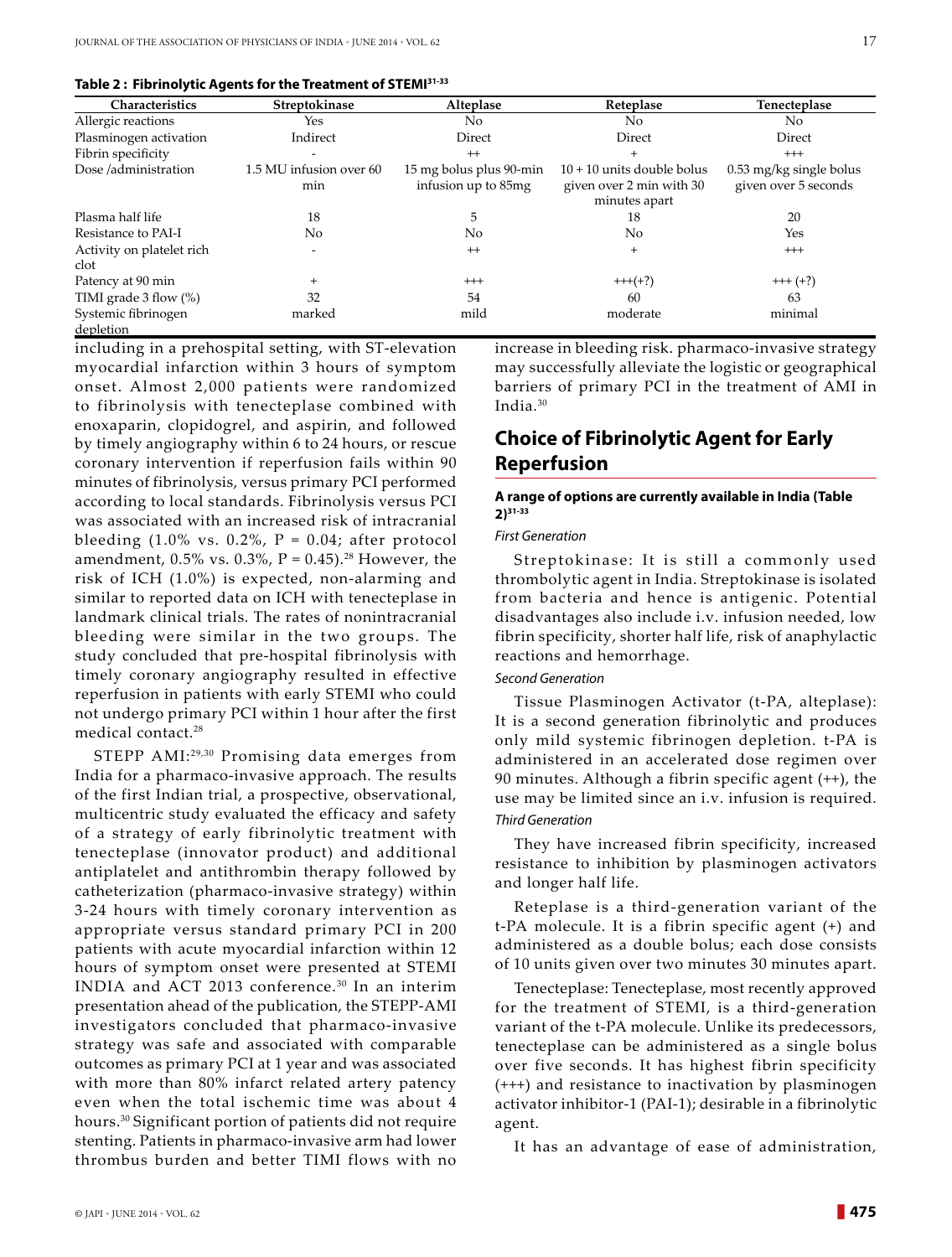weight-adjusted, single-bolus administration. <sup>31</sup> Thus administration of third generation agents (tenecteplase/ reteplase) could be crucial in early fibrinolysis and transfer of a STEMI patient to a tertiary care hospital.

### **Consensus Statement**

#### **The Consensus Development Protocol**

Over 150 medical experts from across India and belonging to the specialty of internal medicine, emergency medicine, and interventional cardiology representing reputed medical institutions, hospitals



**Fig. 1 : An Indian scenario where a STEMI patient approaches a medical contact at different levels**

and clinical practice participated in six regional consensus meetings. The steering committee prepared a draft document ahead of the regional summit, which was presented including historical evidences and data from clinical trials, discussed and commented for changes in all regional meetings. After incorporating the suggestions from each region, the revised regional consensus document was discussed by the moderators. The moderator's consensus meeting was held at Mumbai on 17<sup>th</sup> March 2012. The rationale, background, and proposals were discussed by 10 experts/moderators to form the final consensus. The consensus statement therefore attempts to provide clinicians with a set of evidence based recommendations and consensus for early reperfusion that can easily be translated into the practice of caring for STEMI patients in India. It also focuses on the choice of fibrinolytic agent, preferred pathway/plan of action for early reperfusion and pharmaco-invasive approach to bridge the gap in STEMI early reperfusion strategy. The endeavor is to simplify patient flow and provide scientific guidance to optimize early reperfusion to healthcare practitioners who encounter patients presenting with chest pain diagnosed as STEMI.



**Fig. 2 : Recommended plan of action for early reperfusion and pharmaco-invasive approach**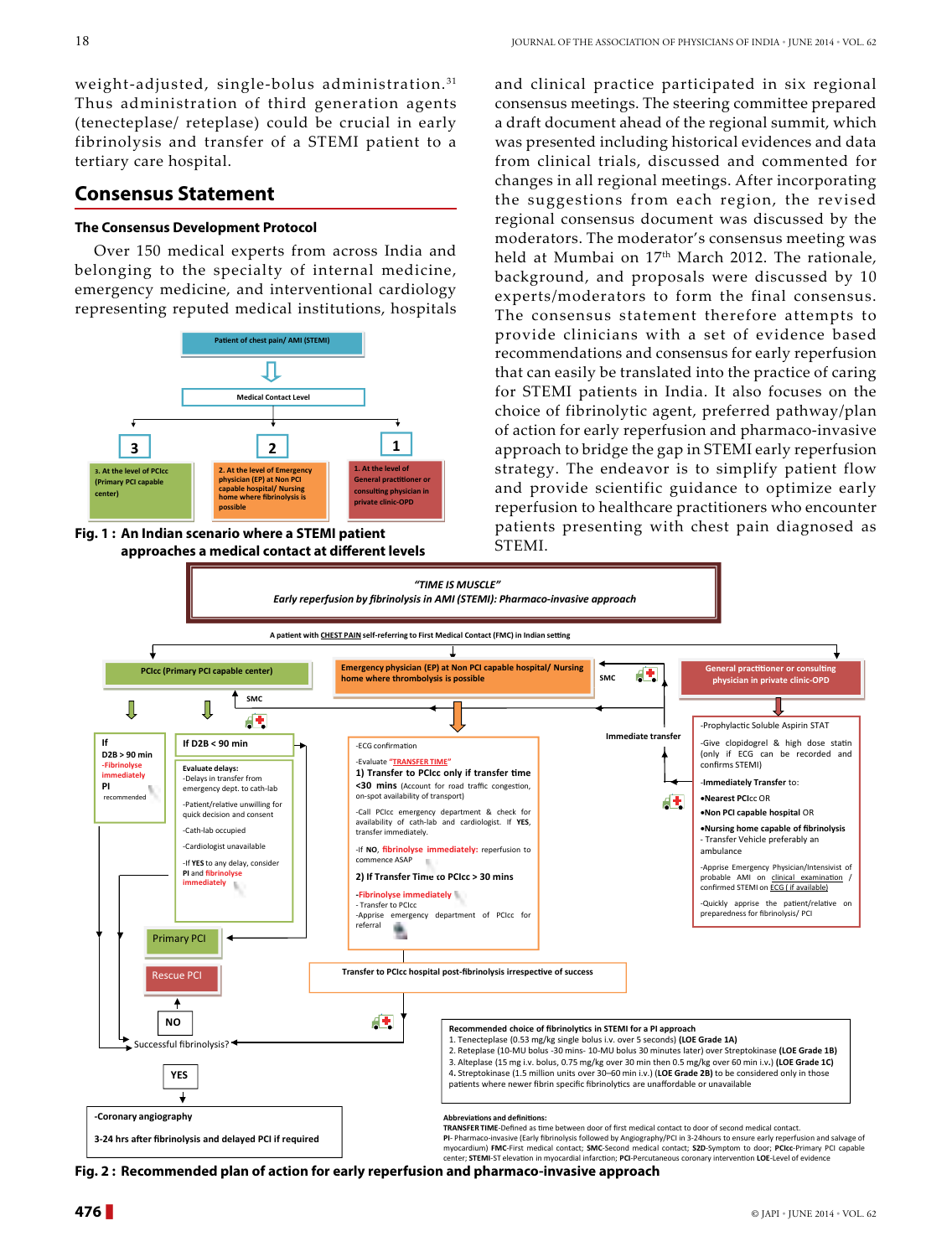# **Improvement of Stemi Care in India**

#### **Patient - Awareness, Education and Plan of Action**

- Early identification of symptoms and early presentation to registered medical practitioner/ STEMI designated hospitals
- Importance of early presentation and reperfusion strategies including availability of treatment for AMI at nearby hospitals.
- Encourage the patients to carry baseline ECG during transfer to PCI/Non PCI Hospitals

### **Physician education**

- Time dependant decision taking
- Immediate ECG in patients of suspected AMI and confirmation of STEMI
- To avoid delay in reperfusion and importance of early reperfusion
- Systematic protocol, guideline adherence and knowledge of newer fibrinolytic agents and their advantages
- Pharmaco-invasive concept in STEMI management

### **Preferred Plan of Action/ Protocol for Early Reperfusion and Pharmaco-invasive strategy in STEMI patients in INDIA**

Based upon the opinion of experts, Figure 1 represents the various scenarios in which STEMI patients with chest pain present to medical contact points. While Figure 2 illustrates the preferred plan of action and pathway for achieving early reperfusion. Clinicians are recommended to follow Figure 2 in order to streamline and improve the management of STEMI care in India.

# **Plan of Action / Protocol Flow Chart**

# **Early Reperfusion and Pharmacoinvasive Approach**

- **1. First Medical Contact (FMC) at the level of General Practitioner or Consulting Physician in private clinic /OPD**
	- All patients of chest pain / suspected of AMI on clinical diagnosis should receive prophylactic dose of 350 mg soluble /chewable aspirin (non enteric-coated) immediately.
	- Immediate ECG recording (if available) and confirm the diagnosis of STEMI (if possible).
	- Clopidogrel (300 mg if patient age  $\leq$ 75 years or 75mg if age > 75 years) and Statins (Atorvastatin 40 -80 mg) should be administered after confirmation of STEMI by ECG.
	- In order to achieve early reperfusion and obtain best benefit outcomes, it is very important for the GP/Physician to take time

dependent decision and transfer immediately (preferably by ambulance) to the nearest reperfusion capable centre (PCI Capable centers/ hospitals where fibrinolysis is possible) to avoid any further delay in STEMI treatment.

 (Note: GP to avoid referring the patients to diagnostic centers as they take 3-4 hours of precious time for ECG reporting that may add to delay in timely intervention)

- GP/Physician needs to maintain a list and contact details of nearby PCI Capable centers/ Non PCI hospitals for quick and immediate plan of action and to avoid delays in transfer. Also, encourage the patients to carry baseline ECG if recorded.
- GP/Physician should quickly apprise the patient/relatives regarding condition of the patient and gain their confidence towards preparedness for fibrinolysis/ primary PCI. This aids in patient information, reduces the apprehension and time for decision and avoids further delay in treatment.
- **2. First / Second Medical Contact at the level of Emergency physician at Non PCI capable hospital/ nursing home capable of fibrinolysis**
	- All suspected cases of chest pain or AMI on clinical evaluation, immediate ECG recording is mandatory to confirm the diagnosis of STEMI.
	- To achieve early reperfusion and obtain best benefit outcomes, it is also very important for the emergency physician at non PCI capable hospital / Nursing home capable of fibrinolysis to take time dependent decision and evaluate the transfer time for invasive therapy in STEMI treatment.
	- Evaluate the TRANSFER TIME
	- Transfer Time is defined as time between first medical contact (FMC) to PCI capable hospital
	- i. Transfer to primary PCI capable center only if 'transfer time' is < 30 minutes.
		- Emergency physician also needs to anticipate the transfer time taking in account road traffic congestion, on-spot availability of transport and distance of the PCI center from the current setup.
		- The emergency physician should call emergency department of PCI capable hospital and check for availability of cath-lab and cardiologist. If available, only then transfer the patient immediately to the primary PCI capable hospital/center. (Preferably in a cardiac care ambulance)
		- If cath-lab and cardiologist are occupied/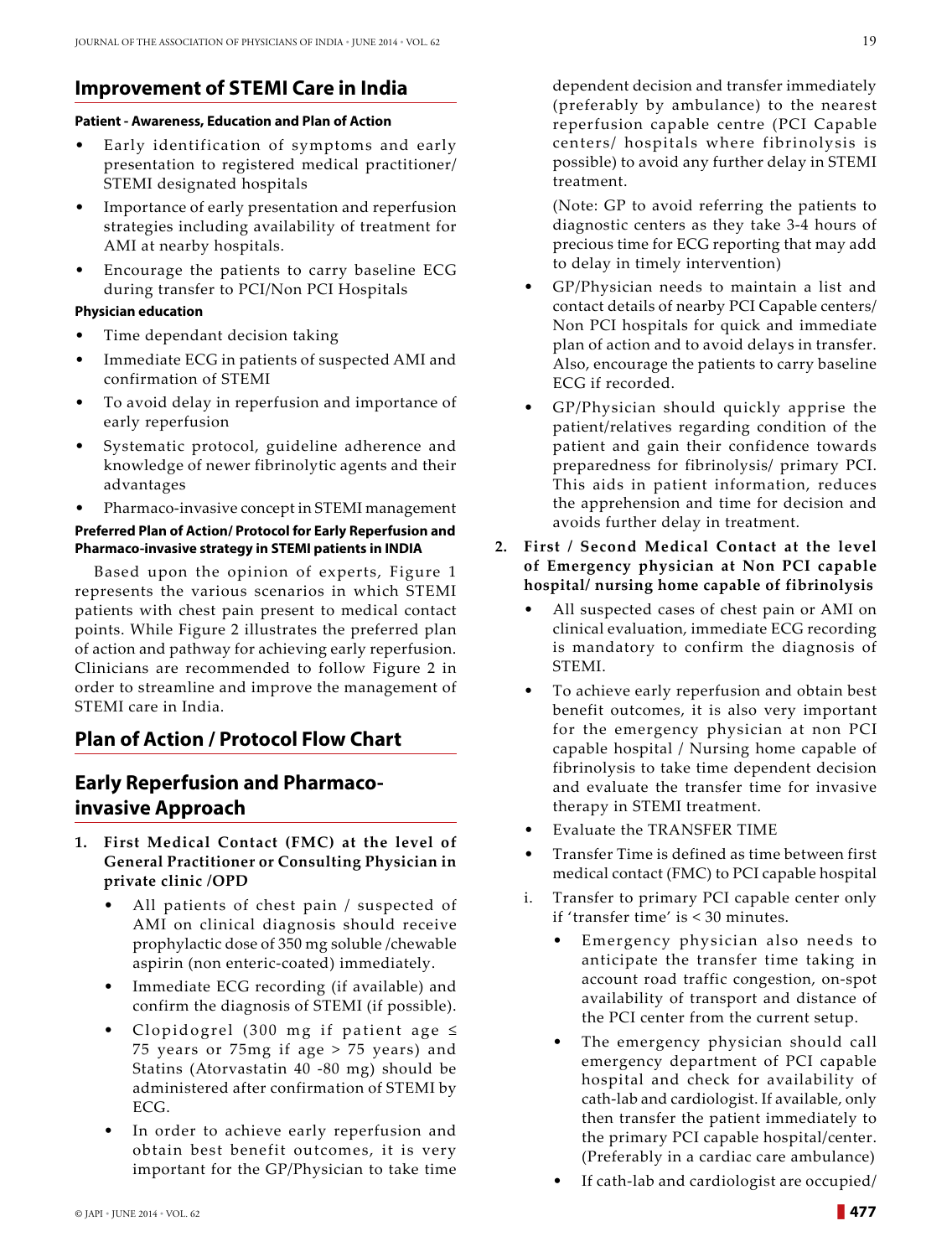#### **Table 3 : Adjunctive therapy**

#### With fibrinolytic therapy<sup>5,8,35</sup>

1 Antiplatelet co-therapy

If not already on oral Aspirin, 350 mg soluble or chewable (non enteric coated) Aspirin PLUS Clopidogrel oral loading dose (300mg) if age ≤ 75 years

If age > 75 years start with maintenance dose of Clopidogrel (75 mg)

2.1 Antithrombin co-therapy

With alteplase, reteplase and tenecteplase :

In patients < 75 years Enoxaparin i.v. bolus of 30 mg followed 15 min later by s.c. dose of 1 mg/kg. The first two s.c. doses should not exceed 100 mg.

In patients > 75 years: no i.v. bolus; start with first s.c. dose of 0.75 mg/kg with a maximum of 75 mg for the first two s.c. doses

If enoxaparin is not available, a weight-adjusted bolus of i.v. heparin followed by a weight-adjusted i.v. infusion with first aPTT control after 3 hours

2.2 With streptokinase

Fondaparinux 2.5 mg i.v. bolus followed by a s.c. dose of 2.5 mg once daily up to 8 days or hospital discharge OR Enoxaparin i.v. bolus followed 15 minutes later first s.c. dose, if age > 75 years, no i.v. bolus and start with

reduced first s.c. dose OR

A weight-adjusted dose of i.v. heparin followed by a weight adjusted infusion

Note: Prasugrel and Ticagrelor have not been clinically evaluated along with fibrinolysis and should be avoided until data is available.

> unavailable at the PCI capable hospital, then immediately fibrinolyse the patient and administer contemporary adjunctive therapy (reperfusion to commence as soon as possible)

ii. If 'transfer time' to primary PCI capable center is > 30 minutes then fibrinolyse the patient immediately, administer contemporary adjunctive therapy including anti-platelets and anti-thrombotic agents (Table 3) and then transfer to primary PCI capable center irrespective of reperfusion status (preferably in a cardiac care ambulance)

### **3. Medical contact at the level of Primary PCI capable hospital/Center**

A time dependant approach and decision has to be taken for early reperfusion upon diagnosis of STEMI. Delays in reperfusion strategy occurring at the Primary PCI capable hospital need to be accounted namely:

- Patient counselling regarding the condition and PCI procedure
- Delays in transfer from emergency dept. to cath-lab
- Patient/relative unwilling for quick decision, consent and arrangement of finance
- Cath-lab occupied
- Cardiologist unavailable
	- i. If the Door to Balloon time is expected

to be < 90 minutes, then Primary PCI is recommended

 ii. If the Door to Balloon time is expected to be > 90 minutes, (for any of the above cited reasons) then fibrinolyse immediately, administer adjunctive therapy including anti-platelet and antithrombotic agents and perform intervention as recommended 3–24 hours after fibrinolysis.

# **Choice of Fibrinolytic Agents for Early Reperfusion and Pharmaco-invasive Approach**

Almost all of the pharmaco-invasive strategies have been clinically evaluated with i.v. bolus agents only. In an Indian scenario, for all eligible STEMI patients, immediate fibrinolytic therapy alongside contemporary adjunctive medical therapy must be administered in patients presenting with symptom onset < 6 hours. This facilitates early reperfusion and in adopting a pharmaco-invasive approach.

We recommend one of the following lytics in a pharmaco-invasive approach with a level of evidence  $(LOE)^{34}$ 

- 1. Tenecteplase (0.53 mg/kg single bolus i.v. over 5 seconds) [LOE Grade 1A]
- 2. Reteplase (10-MU bolus -30 mins + 10-MU bolus 30 minutes later) over Streptokinase [LOE Grade 1B]
- 3. Alteplase (15 mg i.v. bolus, 0.75 mg/kg over 30 min then 0.5 mg/kg over 60 min i.v.) [LOE Grade 1C]
- 4. Streptokinase (1.5 million units over 30-60 minutes i.v.) [LOE Grade 2B] To be considered only in those patients where newer fibrin specific fibrinolytics are unaffordable or unavailable

Note: Due to limited data on streptokinase, it is suggested that angiography and PCI should be performed in later half of time window of 3–24 hours post-streptokinase as fibrinolytic agent. For PI approach and rescue PCI, radial approach should be preferred.

# **Adjunctive Therapy5,8,35**

Alongwith thrombolytic therapy, the use of adjunctive medicines like antiplatelets and antithrombin therapy is extremely important in clinical management of STEMI. With each fibrinolytic, it is recommended to use specific therapies as described in Table 3.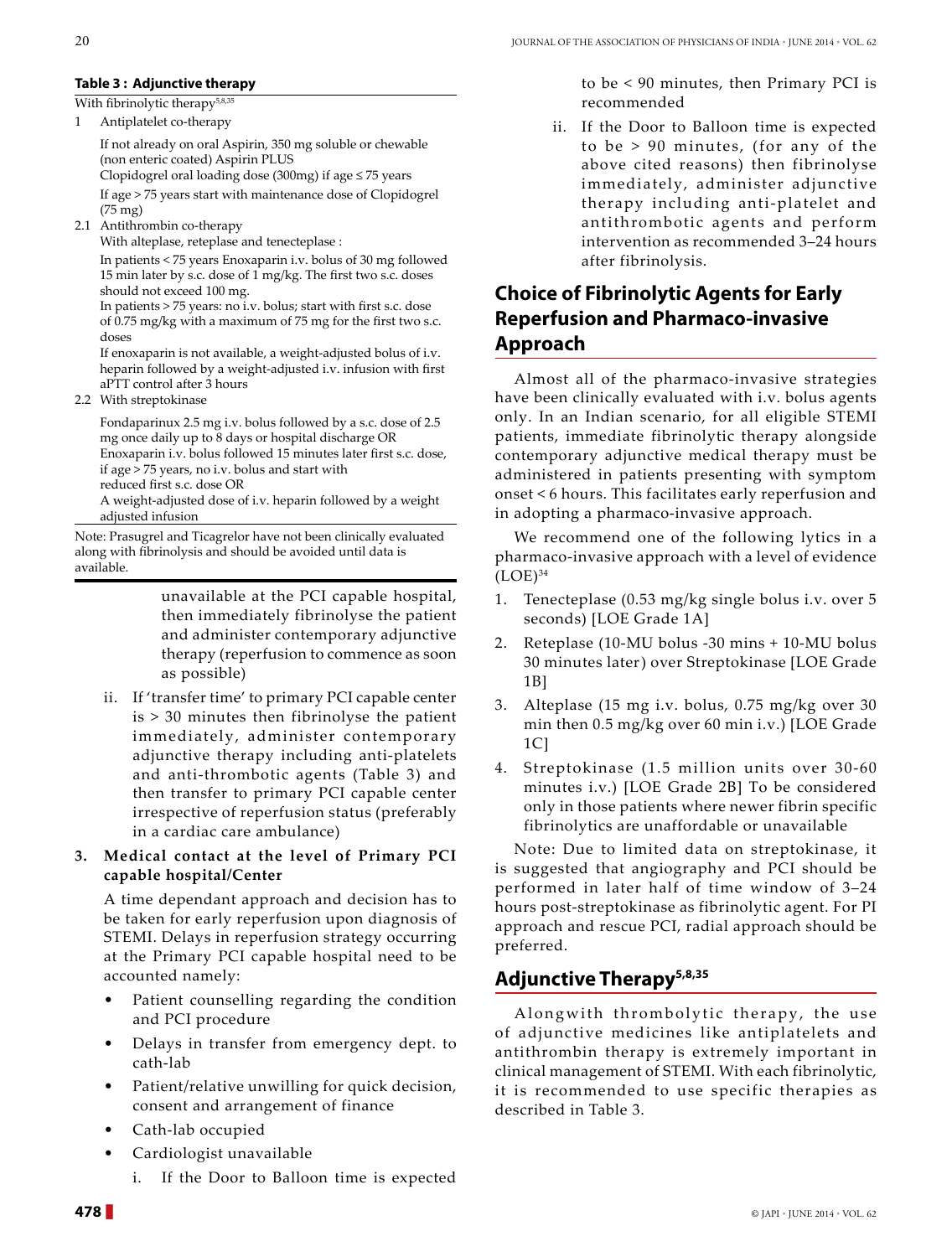### **Consensus Summary**

Addressing appropriate STEMI care in India is the need of the hour. In addition to patient awareness and education for early symptom identification, extensive education is required for general practitioners and physicians/intensivists to implement early time dependent STEMI management. Primary PCI is the gold standard, yet it remains inaccessible to majority patients, hence early reperfusion by initial use of fibrinolytics is recommended followed by coronary intervention. Fibrinolytics are easily available, economical and evaluated in several clinical studies and hence we recommend a Pharmaco-invasive approach.

Pharmaco-invasive therapy means first ad ministering early fibrinolysis and then systematically performing an angiography (and a PCI if needed) within 3 to 24 hours after the start of fibrinolytic therapy, regardless of whether fibrinolysis results in successful reperfusion or not. In the event of fibrinolytic failure, a rescue PCI should be immediately performed where one need not wait for the initial 3 hour window.

We recommend a time guided 'Protocol/ Plan of Action' (Figure 2) for early fibrinolysis and implementing a Pharmaco-invasive approach at the level of general practitioners, non-PCI hospitals/ nursing homes with intensive care facility and in PCI capable centers. Fibrinolysis should be performed either with tenecteplase (Grade1A), reteplase (Grade1B), alteplase (Grade1C) or streptokinase (Grade 2B) alongside contemporary adjunctive medical therapy for Pharmaco-invasive approach.

### **Acknowledgements**

Cardiocare STEMI Experts\* contributing towards formulating the consensus statement:

**Maharashtra, Goa, Gujarat and Chhattisgarh**: Desai B, Vanderiwala A, Jagtap P, Kalmath BC, Karche M, Khanolkar U, Manke AS, Mehrotra A, Menon A, Mishra A, Rajani R, Vora H. **Andhra Pradesh**: Bhattacharjee S, Bhuyar S, Dange M, Hariram V, Jain RK, Kumar PK, Reddy H, Sai NVK, Srinivas AN, Tambey P. **Assam, West Bengal, Jharkand, Bihar and Orissa**: Aggarwal R, Banerjee S, Bhattacharya D, Bhaumik TK, Bux SS, Chaudhury MK, Chopra DS, Das M, Dutta K, GhoshRay D, Halder B, Jha BN, Kahali D, Kar AK, Kumar S, Malpani AB, Mandal SC, Mishra S, Mishra TK, Pal NC, Paul SK, Saha UK, Sinha AK, Sinha DP. **Delhi, Punjab, Uttar Pradesh and Haryana**: Agarwal SK, Agrawal N, Aneja P, Arora A, Bajaj R, Bhatia V, Chatterjee R, Gattani S, Goel PK, Goel R, Gupta A, Gupta U, Jain M, Khanna A, Kumar N, Kumar R, Kumar S, Madan R, Manocha S, Mehrotra R, Mehrotra UC, Mehta A, Minocha G, Minocha M, Mittal A, Pandey DK, Pandit N, Pant D,

Rajpal AK, Sardana P, Sethi GS, Sharma GK, Sharma S, Sharma V, Shekhar C, Singh AP, Singh R, Singh S, Sooch SP, Tandon V, Thind BS, Tiwari H, Tripathi N, Trivedi RC, Vaish AK, Yadav SP. **Tamil Nadu**: Agarwal S, Anand K, Anand P, Aravindakumar S, Armugam AK, Benedict A, Hariharan VS, Immanuel C, Jude V, Kamalanathan P, Kathiravan M, Kumar S, Nandakumar S, Narendranathjena J, Nayar PG, Ooman A, Prabhakar D, Ramamurthy B, Ratheesh M, Reddy PS, Rukmani BS, Sadahanandham S, Singh O, Socrates S, Srichandran L, Srinivas KN, Vijayachaitanya B, VinodKumar B. **Karnataka**: Anand, Ashwin S, Bohra S, Chaitra S, Das V, Lokhande R, Manjunath R, Muralidhar BG, Nagabhushanrao BS, Nagesh HE, Narayanmurthy, Peeran NA, Putturaya S, Revankar V, Sayyid KC, Shariff KR, Shetty P, Sridhar N, Srinivas A, Sriram R, Srirangarajan BN, Sudhir BS, Suresh YA, Swamy AJ.

Authors acknowledge the scientific support extended by Drs. Dinesh Nagrale, Viraj Suvarna and Shraddha Bhure from Boehringer Ingelheim (India) Pvt. Ltd.

Disclosures: Supported by an educational grant from Boehringer Ingelheim (India) Pvt. Ltd. Dr. Nishant Sangole (MD), has diligently facilitated the entire administrative process of the consensus statement as a qualified medical expert from the pharmaceutical industry. There is however no influence/say by the pharmaceutical industry on the scientific content of this consensus. The recommendations made herein are exclusively by the cardiocare experts. Each regional meeting session was moderated by a senior interventional cardiologist and recorded under video surveillance to archive the contribution of cardiocare experts before arriving on a consensus. The authors are on the advisory panel of Boehringer Ingelheim (India) Pvt. Ltd. STEMI INDIA is a non-profitable organization set up to establish STEMI care in India. One of the important aims of this organization is to develop a STEMI system of care in India.

### **References**

- 1. Alexander T, Mehta S, Mullasari A, Nallamothu BK. Systems of care for ST-elevation myocardial infarction in India. *Heart* 2012;98:15-17.
- 2. Boersma E, Mercado N, Poldermans D, et al. Acute myocardial infarction. *Lancet* 2003;361:847–85.
- 3. Keeley EC, Boura JA, Grines CL. Primary angioplasty versus intravenous thrombolytic therapy for acute myocardial infarction: a quantitative review of 23 randomised trials. *Lancet* 2003;361:13-20.
- Zhang Y and Huo Y. Early reperfusion strategy for acute myocardial infarction: a need for clinical implementation. Journal of Zhejiang University-SCIENCE B (Biomedicine and Biotechnology). 2011;12:629- 632.
- 5. Antman EM, Anbe DT, Armstrong PW, et al. ACC/AHA guidelines for the management of patients with ST-elevation myocardial infarction: A report of the American College of Cardiology / American Heart Association Task Force on Practice Guidelines (Writing Committee to Revise the 1999 Guidelines for the Management of Patients with Acute Myocardial Infarction). *Circulation* 2004;110:588-636.